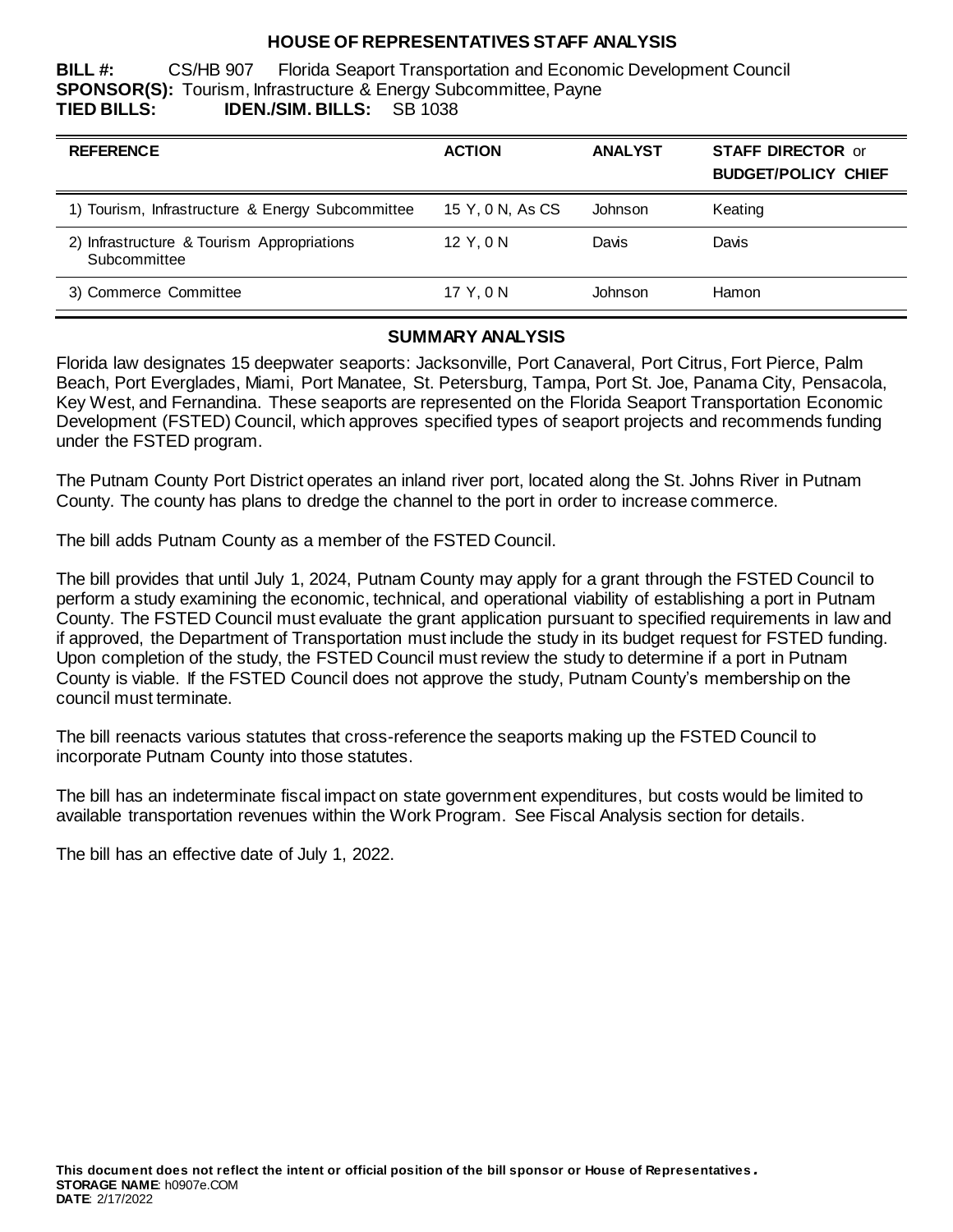#### **FULL ANALYSIS**

## **I. SUBSTANTIVE ANALYSIS**

### A. EFFECT OF PROPOSED CHANGES:

## **Current Situation**

Florida is home to 15 deepwater seaports: Jacksonville, Port Canaveral, Port Citrus, Fort Pierce, Palm Beach, Port Everglades, Miami, Port Manatee, St. Petersburg, Tampa, Port St. Joe, Panama City, Pensacola, Key West, and Fernandina,<sup>1</sup> which are independently governed and operated.<sup>2</sup>

The Department of Transportation's (DOT) Seaports Office works with the seaports to assist with planning and funding strategic seaport projects, as well as assisting with seaport-related issues. DOT's Seaports Office is responsible for statewide seaport system planning, coordinating with statewide freight planning, project management, and coordinating seaport infrastructure projects.<sup>3</sup>

#### Florida Seaport Transportation and Economic Development (FSTED) Program/FSTED Council

Created in 1990,<sup>4</sup> the Florida Seaport Transportation and Economic Development (FSTED) Program within DOT finances port transportation or port facilities projects that will improve the movement and intermodal transportation of cargo or passengers in commerce and trade and support the interests, purposes, and requirements of all 15 seaports. 5

The FSTED Council is charged with carrying out the state's economic development mission through implementation of seaport capital improvement projects at the local level. The FSTED Council is created within DOT and consists of the port directors of the 15 deepwater seaports and representatives from DOT and the Department of Economic Opportunity (DEO). 6

Under Florida law, a minimum of \$25 million per year must be made available from the State Transportation Trust Fund for the FSTED Program. The FSTED Council must develop guidelines and recommendations for project funding. Council staff, DOT, and DEO must work in cooperation to review projects and allocate funds in accordance with the schedule required for DOT to include these projects in its tentative work program.<sup>7</sup>

DOT must include FSTED funding in its annual legislative budget request, including funding for FSTED Council-approved projects which have been determined by DOT and DEO to be consistent with Florida law. DOT must include the approved FSTED projects during the ensuing fiscal year in its tentative work program. The total amount of funding to be allocated to the FSTED Program during the successive 4 fiscal years must also be included in DOT's tentative work program.<sup>8</sup>

FSTED Program funds must be used to fund approved projects on a 50-50 matching basis with the relevant deepwater seaport. However, program funds used to fund projects that involve the rehabilitation of wharves, docks, berths, bulkheads, or similar structures require a 25 percent match of funds. Program funds may also be used by the FSTED Council for data and analysis that will assist Florida's seaports and international trade.<sup>9</sup>

Projects eligible for funding by grants under the FSTED Program are limited to the following port facilities or port transportation projects:

l

**STORAGE NAME**: h0907e.COM **PAGE: 2**

<sup>1</sup> S. 311.09(1), F.S.

<sup>2</sup> Department of Transportation (DOT), Agency Analysis of 2022 Senate Bill 1038 p.2. (Dec. 6, 2021).

<sup>3</sup> *Id.*

<sup>4</sup> Ch. 90-136, Laws of Fla.

<sup>5</sup> S. 311.07(1), F.S.

<sup>6</sup> S. 311.09(1), F.S. Florida Ports Council, *Florida Seaport Transportation and Economic Development Program*,

https://flaports.org/about/florida-seaport-transportation-and-economic-development-program/ (last visited Dec. 15, 2021).

<sup>7</sup> S. 311.07(2), F.S. DOT's work program is developed pursuant to s. 339.135, F.S.

<sup>8</sup> S. 311.07(9), F.S.

<sup>9</sup> S. 311.07(3)(a), F.S.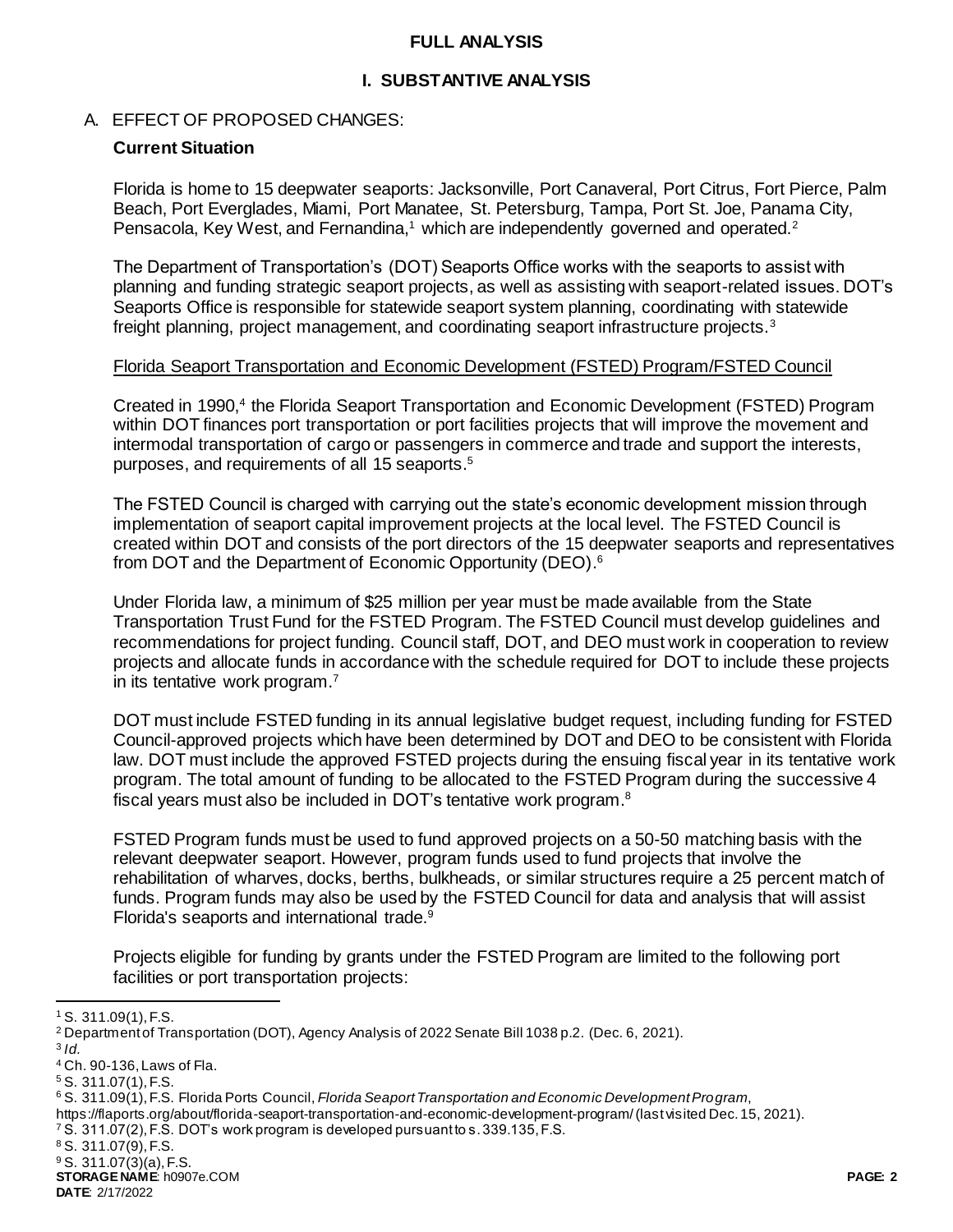- Transportation facilities within the jurisdiction of the port.
- The dredging or deepening of channels, turning basins, or harbors.
- The construction or rehabilitation of wharves, docks, structures, jetties, piers, storage facilities, cruise terminals, automated people mover systems, or any facilities necessary or useful in connection with any of the foregoing.
- The acquisition of vessel tracking systems, container cranes, or other mechanized equipment used in the movement of cargo or passengers in international commerce.
- The acquisition of land to be used for port purposes.
- The acquisition, improvement, enlargement, or extension of existing port facilities.
- Environmental protection projects which are necessary because of requirements imposed by a state agency as a condition of a permit or other form of state approval; which are necessary for environmental mitigation required as a condition of a state, federal, or local environmental permit; which are necessary for the acquisition of spoil disposal sites and improvements to existing and future spoil sites; or which result from the funding of eligible projects.
- Transportation facilities which are not otherwise part of DOT's adopted work program.
- Intermodal access projects.
- Construction or rehabilitation of port facilities, excluding any park or recreational facilities, in ports with operating revenues of \$5 million or less, provided that such projects create economic development opportunities, capital improvements, and positive financial returns to such ports.
- Seaport master plan or strategic plan development or updates, including the purchase of data to support such plans.<sup>10</sup>

To be eligible for consideration by the FSTED Council, a project must be consistent with the port comprehensive master plan that is incorporated as part of the approved local government comprehensive plan. 11

### Putnam County Port District

Created in 1967 by special act,<sup>12</sup> the Putnam County Port District is a dependent special district consisting of all of Putnam County. Its board consists of the Putnam County Board of County Commissioners. The district operates an inland river port, located along the St. Johns River in the county.

Putnam County proposes dredging a 5,000-foot branch channel on the St. Johns River from the current barge berth to the St. Johns channel and adding a turning basin to enhance both navigability and safety. The current depth is 7 feet at low water. The proposed dredging will increase the depth to 12 feet at low water, allowing the size and capacity of vessels able to visit the port to increase substantially.<sup>13</sup>

## **Effect of the Bill**

The bill adds Putnam County as a member the FSTED Council.

The bill provides that until July 1, 2024, Putnam County may apply for a grant through the FSTED Council to perform a study examining the economic, technical, and operational viability of establishing a port in Putnam County. The FSTED Council must evaluate the grant application pursuant to the statutory provisions that govern the council's review of other proposed port projects.<sup>14</sup> If approved, DOT must include the feasibility study in its budget request for FSTED funding. Upon completion, the FSTED

**STORAGE NAME**: h0907e.COM **PAGE: 3** <sup>14</sup> Sections 311.09(5)-(8), F.S., provide for the review and approval of FSTED projects including reviews for consistency with various plans, economic benefit, readiness for construction, noncompetition with other Florida ports, and capacity within the seaport system. The FSTED Council's recommendations are reviewed by DOT for consistency with various state-related transportation plans and by DEO for economic benefits and consistency with the state's economic goals. The council reviews DOT's and DEO's findings, and projects not found to be consistent may not be funded.

l  $10$  S. 311.07(3)(a), F.S.

 $11$  S. 311.07(3)(c), F.S.

<sup>12</sup> Ch. 67-1961, Laws of Fla.

<sup>&</sup>lt;sup>13</sup> Attachment to e-mail from SaraLynn Ard, Legislative Aide to Rep. Payne, FW: PowerPoint (Jan. 21, 2022).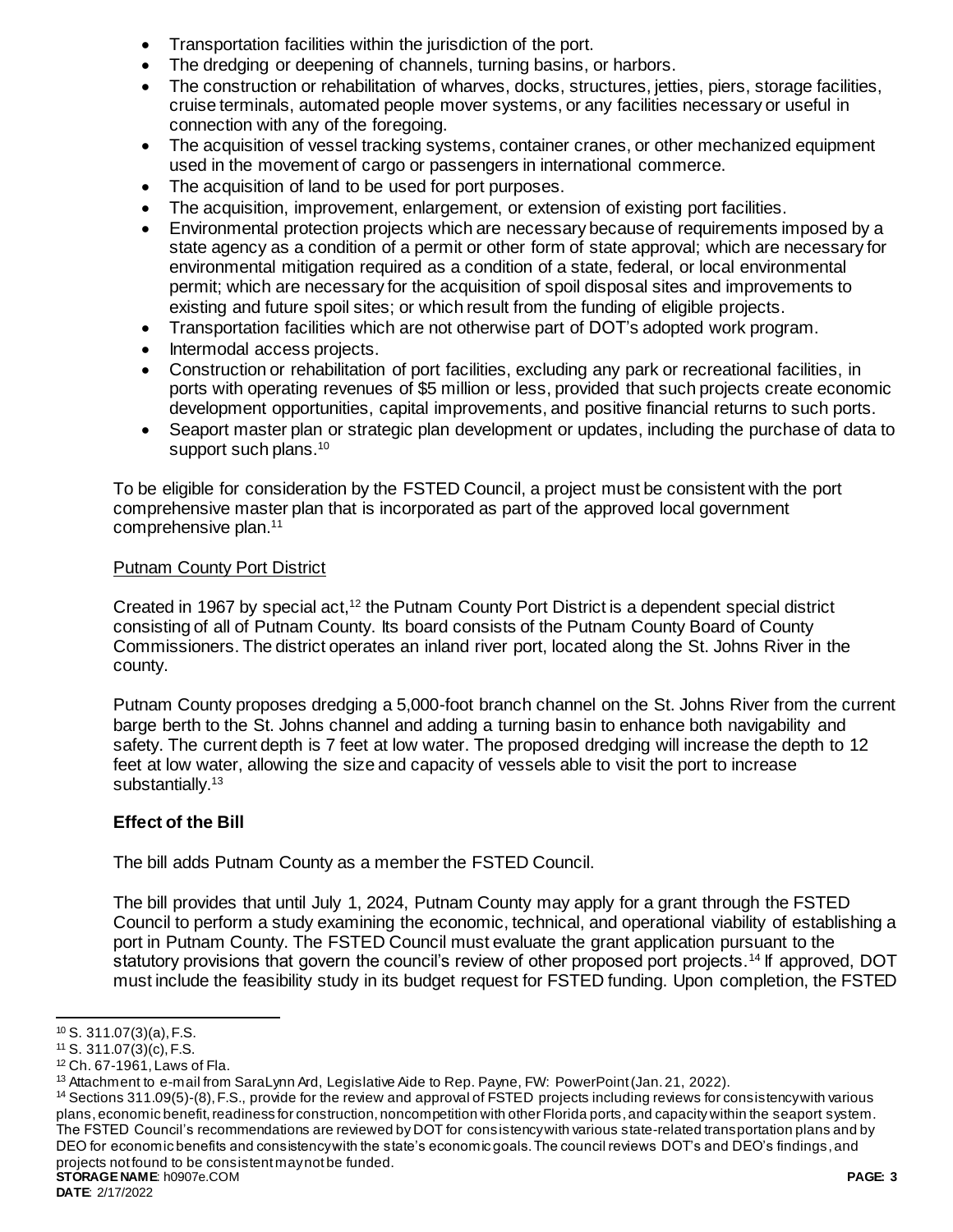Council must review the study to determine if a port in Putnam County is viable. If the FSTED Council does not approve the study, Putnam County's membership on the council must terminate.

The bill reenacts various statutes which cross-reference the seaports making up the FSTED Council to incorporate Putnam County into those statutes. These statutes include, but are not limited to, statutes relating to coastal management, seaport funding, seaport security, the confidentiality of certain records held by deepwater ports, exemptions from certain laws regarding stormwater management, and port conceptual permits.

The bill has an effective date of July 1, 2022.

## B. SECTION DIRECTORY:

- **Section 1** Amends s. 311.09, F.S., relating to the Florida Seaport Transportation and Economic Development Council.
- **Section 2** Reenacts s. 163.3178, F.S., relating to coastal management.
- **Section 3** Reenacts s. 189.068, F.S., relating to special districts; authority for oversight; general oversight review process.
- **Section 4** Reenacts s. 311.07, F.S., relating to Florida seaport transportation and economic development funding.
- **Section 5** Reenacts s. 311.091, F.S., relating to entry into public-private infrastructure project agreements for port-related public infrastructure projects.
- **Section 6** Reenacts s. 311.10, F.S., relating to the Strategic Port Investment Initiative.
- **Section 7** Reenacts s. 311.101, F.S., relating to the Intermodal Logistics Center Infrastructure Support Program.
- **Section 8** Reenacts s. 311.12, F.S., relating to seaport security.
- **Section 9** Reenacts s. 311.121, .F.S., relating to qualifications, training, and certification of licensed security officers at Florida's seaports.
- **Section 10** Reenacts s. 311.14, F.S., relating to seaport planning.
- **Section 11** Reenacts s. 315.18, F.S., relating to the confidentiality of certain records held by deepwater ports.
- **Section 12** Reenacts s. 320.20, F.S., relating to the disposition of license tax moneys.
- **Section 13** Reenacts s. 334.27, F.S., relating to governmental transportation entities' property acquired for transportation purposes; limitation on soil and groundwater contamination liability.
- **Section 14** Reenacts s. 337.14, F.S., relating to application for qualification; certificate of qualification; restrictions; request for hearing.
- **Section 15** Reenacts s. 373.406, F.S., relating to exemptions regarding the management and storage of surface waters.
- **Section 16** Reenacts s. 373.4133, F.S., relating to port conceptual permits.
- **Section 17** Reenacts s. 373.4136, F.S., relating to the establishment and operation of mitigation banks.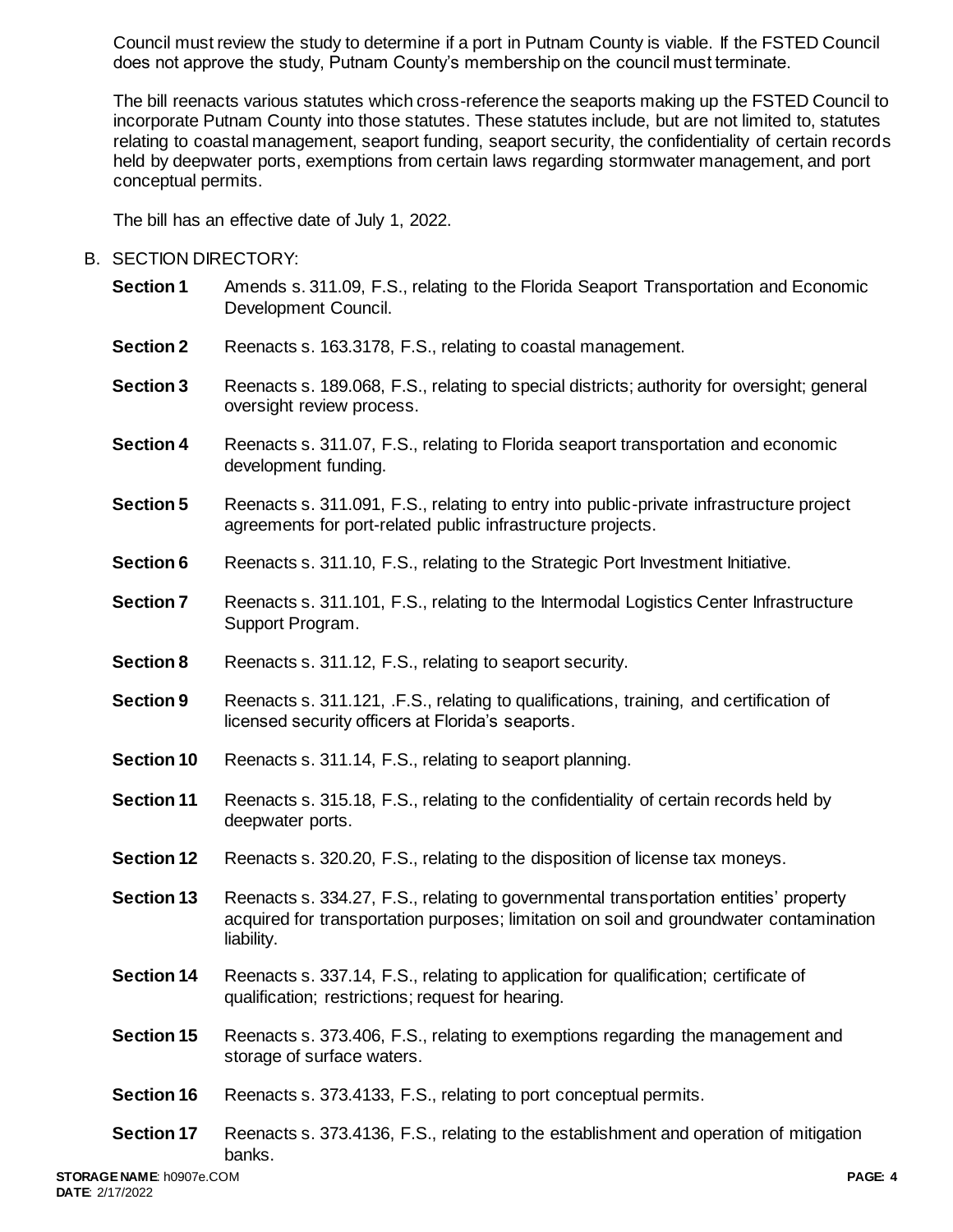**Section 18** Reenacts s. 403.061, F.S., relating to department; powers and duties.

**Section 19** Provides an effective date.

# **II. FISCAL ANALYSIS & ECONOMIC IMPACT STATEMENT**

- A. FISCAL IMPACT ON STATE GOVERNMENT:
	- 1. Revenues:

None.

2. Expenditures:

If a study is approved by the FSTED Council, DOT must include the project as part of its Tentative Work Program submission to the Legislature in FY 2023-24. The cost of the study is indeterminate at this time, but any costs would be limited to available transportation revenues within the confines of the Work Program.

- B. FISCAL IMPACT ON LOCAL GOVERNMENTS:
	- 1. Revenues:

None.

2. Expenditures:

None.

C. DIRECT ECONOMIC IMPACT ON PRIVATE SECTOR:

None.

D. FISCAL COMMENTS:

None.

# **III. COMMENTS**

- A. CONSTITUTIONAL ISSUES:
	- 1. Applicability of Municipality/County Mandates Provision:

Not applicable. This bill does not appear to require counties or municipalities to spend funds or take action requiring the expenditure of funds; reduce the authority that counties or municipalities have to raise revenues in the aggregate; or reduce the percentage of state tax shared with counties or municipalities.

2. Other:

None.

B. RULE-MAKING AUTHORITY:

The bill does not require or authorize rulemaking.

C. DRAFTING ISSUES OR OTHER COMMENTS:

None.